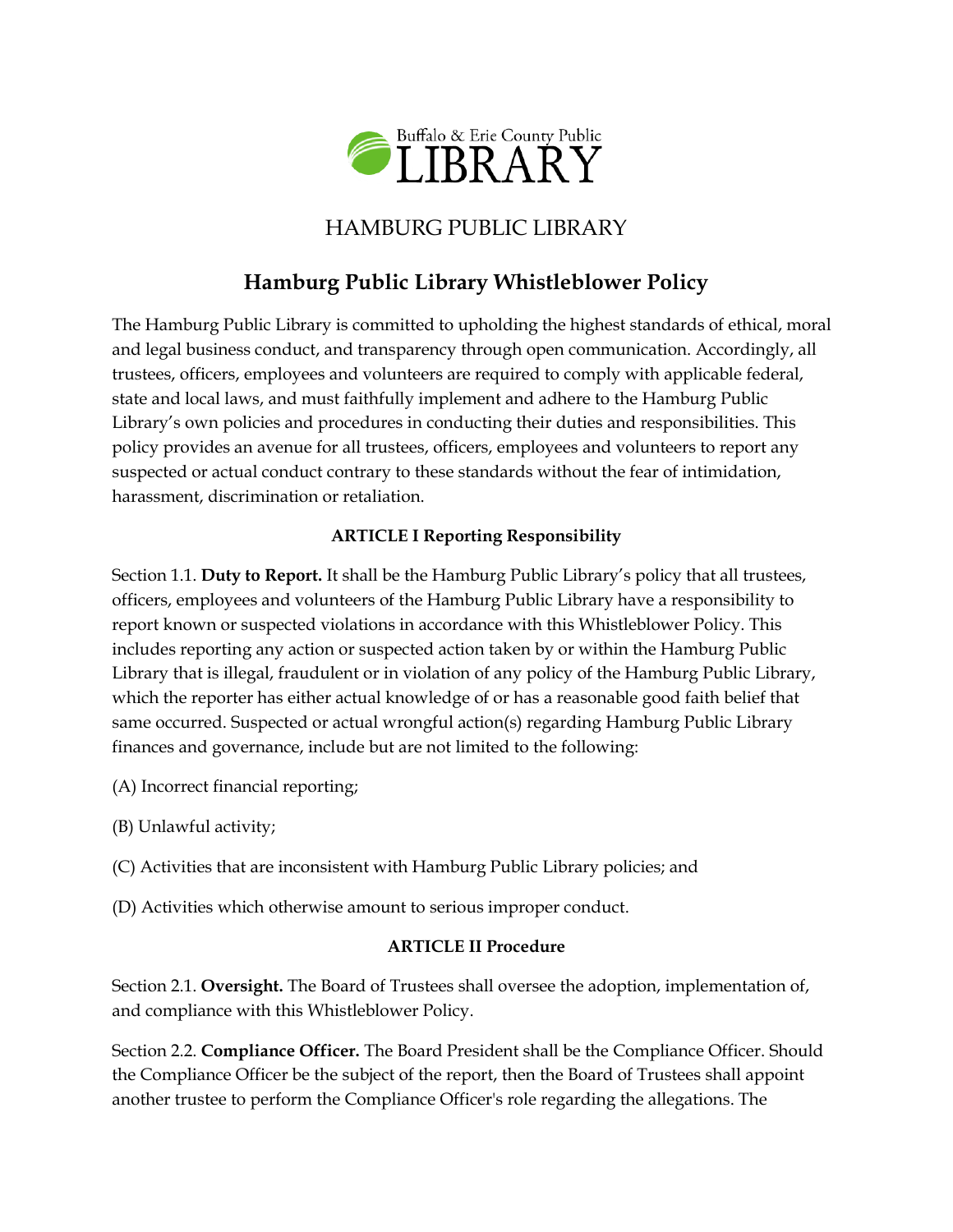Compliance Officer shall be responsible for administering the Whistleblower Policy, overseeing an investigation, and reporting to the Board. The Compliance Officer shall report to the Board at least annually on compliance activity.

Notwithstanding anything to the contrary in this Policy, trustees who are employees of the Hamburg Public Library may not participate in any Board or Committee deliberations or voting relating to administration of the Whistleblower Policy.

Section 2.3. **Reporting Violations.** All reports should be made using the *Whistleblower Reporting Form*, attached as Appendix A, which will be available on Hamburg Public Library website. Trustees, officers, employees and volunteers should promptly report alleged violations to the Compliance Officer. If reporter deems it inappropriate to file the report with the Compliance Officer, the report may be submitted to the Vice President of the Hamburg Public Library Board of Trustees. Any such reports received by the Vice President of the Hamburg Public Library Board of Trustees, or designee, including the completed *Whistleblower Reporting Form* shall be forwarded to the Board of Trustees, subject to the restrictions of Section 2.2.

Section 2.4 **Anonymous Reporting.** With the exception of a person's report of his or her own violation, the reporter shall not be required to provide his or her name on said form. However, anonymous reports must include sufficient information, including but not limited to, the name of the person against whom the report is being made, the date of the incident, and a description of the incident, in order that an investigation can be conducted.

### Section 2.5 **Handling Reports.**

- A.) The Board of Trustees shall provide the reporter a timely acknowledgement of receipt of the report, whether submitted in person or otherwise. All reports submitted will be placed on the agenda for the next scheduled meeting of the Hamburg Public Library Board of Trustees. An appropriate investigation will be undertaken by the Board, or legal counsel or other designee if deemed appropriate by the Board of Trustees. A report summarizing the findings will be given to the reporter within 10 business days of the Board of Trustees' meeting, if a name is provided on the *Whistleblower Reporting Form*. If more than 10 business days from the date of the Board of Trustees' meeting are needed to complete a thorough investigation, the reporter will be notified in writing of an estimated date when the investigation will be completed.
- B.) The person who is the subject of a whistleblower complaint shall not be present at or participate in any Board deliberations or vote on the matter relating to such complaint, provided that nothing in this subparagraph shall prohibit the Board from requesting that the person who is subject to the complaint present information as background or answer questions at a Board meeting prior to the commencement of deliberations or voting relating thereto.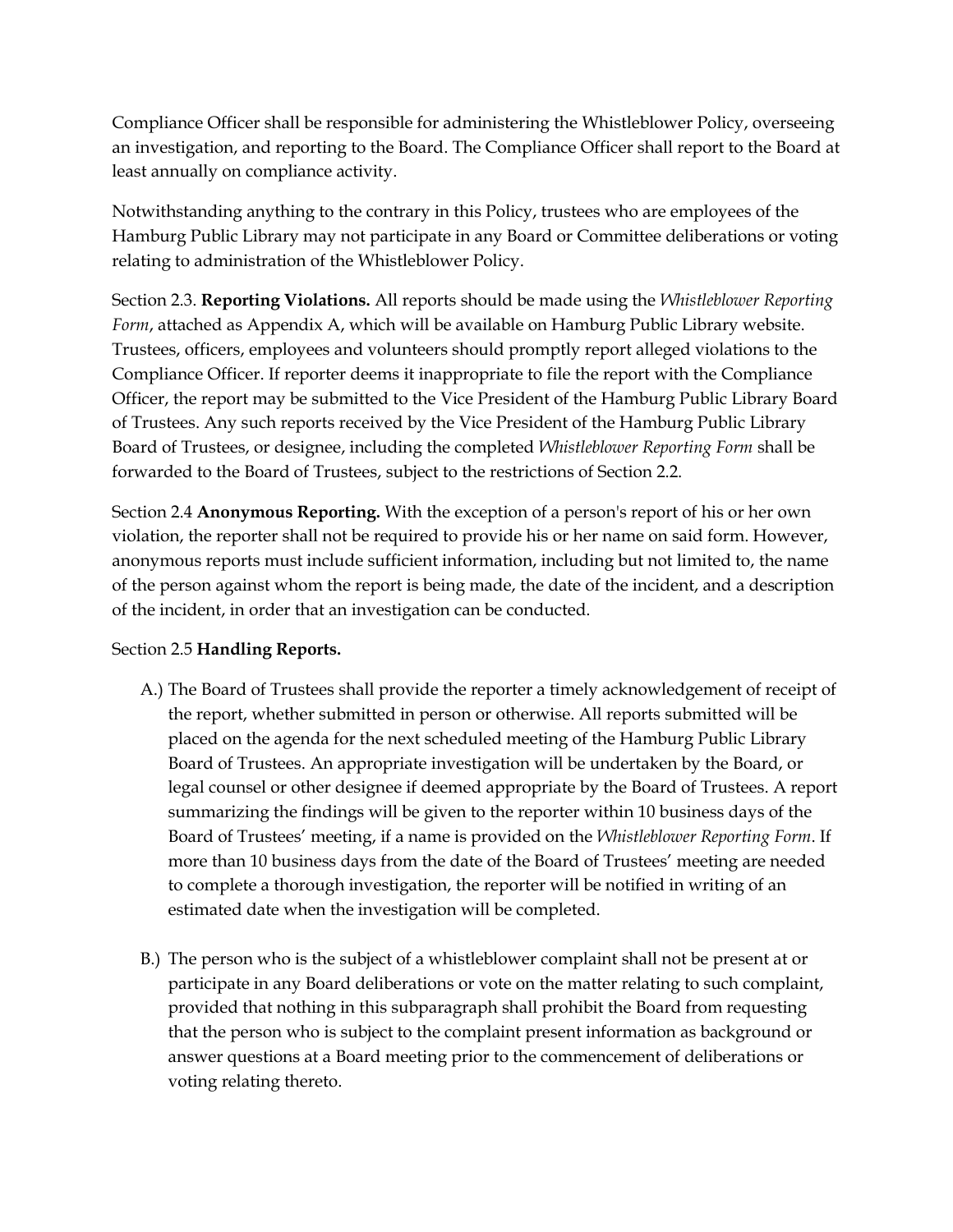Section 2.6. **Results of Investigation.** If the investigation establishes that a violation of law, external regulation or Hamburg Public Library policy has occurred, then the Board shall determine the appropriate action based upon law and Hamburg Public Library policy. Civil or criminal prosecution will be pursued when warranted. If the investigation establishes that no violation of law, external regulation or Hamburg Public Library policy has occurred, then the Board shall report its findings and determination. The investigation is closed when the Compliance Officer has deemed the investigation is complete and the Board has approved a recommendation for a resolution and/or corrective action.

Section 2.7. **Documentation.** The Compliance Officer shall document the investigation and explain the rationale for any recommended resolution and/or corrective action. All documentation relating to the investigation, including the *Whistleblower Reporting Form*, and the resolution and/or corrective action taken shall remain in the Hamburg Public Library's Board of Trustees records for at least (5) five years.

Section 2.8. **Confidentiality.** All violations or suspected violations may be submitted on a confidential or anonymous basis. Reports will be kept confidential to the extent possible, consistent with the need to conduct an adequate investigation and prevent or correct suspected action(s). The Compliance Officer shall disclose information relating to a report with those who have a need to know so that the Board can conduct an effective investigation and determine what action to take based on the results of any such investigation. In appropriate cases, the investigation documents will be shared with law enforcement personnel. Disclosure of reports to individuals not involved in the investigation shall be viewed as a serious disciplinary offense and may result in discipline, up to and including dismissal, termination or civil lawsuits.

Section 2.9. **Protection against Retaliation.** Any Hamburg Public Library trustee, officer, employee or volunteer who reports a suspected or actual violation(s), in good faith shall not suffer intimidation, harassment, discrimination or other retaliation or, in the case of an employee, adverse employment action.

#### **ARTICLE III Regulations**

Section 3.1. **Discipline for Retaliatory Conduct.** Retaliation is a serious violation of this policy and should be reported immediately to the Compliance Officer of the Hamburg Public Library Board of Trustees. Depending on the nature and seriousness of the offense, the Hamburg Public Library will impose appropriate discipline against any trustee, officer or employee found to have engaged in any form of retaliatory conduct against an individual reporting suspected or actual wrongful action(s) in accordance with this policy, up to and including dismissal or termination, and referral to the New York State Board of Regents for possible removal of a Trustee, pursuant to New York State Education Law Section 226. Volunteers that engage in any such conduct will not be permitted to volunteer in Hamburg Public Library activities.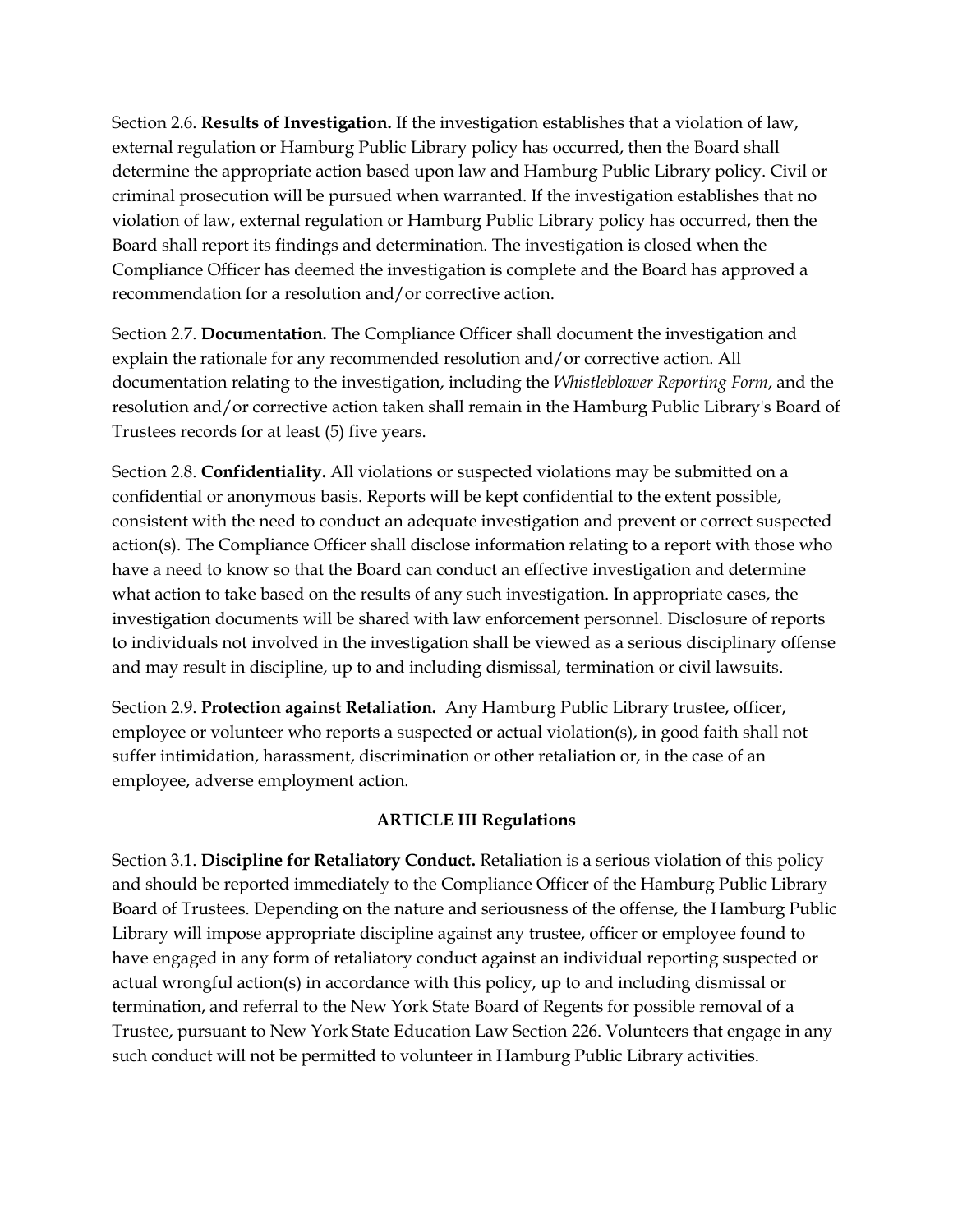Section 3.2. **Good Faith Reporting.** Any Hamburg Public Library trustee, officer, employee or volunteer who files a report concerning a violation or suspected violation must do so in good faith and have reasonable grounds for believing the information in the report indicates a violation under this policy. The Hamburg Public Library will impose appropriate discipline against any trustee, officer or employee found to have knowingly made a report/complaint in bad faith, up to and including dismissal or termination, and referral to the New York State Board of Regents for possible removal of a Trustee, pursuant to New York State Education Law section 226. This includes, but is not limited to, giving false information or making a report in retaliation. Volunteers that engage in any such conduct will not be permitted to volunteer in Hamburg Public Library activities.

#### **ARTICLE IV Applicability and Distribution of Policy**

This policy shall apply to all trustees, officers, employees, and volunteers of the Hamburg Public Library. A copy of this Whistleblower Policy shall be made available to all trustees, officers, employees and to volunteers who provide substantial services to the Hamburg Public Library via the Hamburg Public Library's website or at the Hamburg Public Library in a conspicuous location accessible to employees and volunteers.

Adopted by Hamburg Public Library Board of Trustees at a public meeting on April 23, 2019, Revised: June 18, 2019.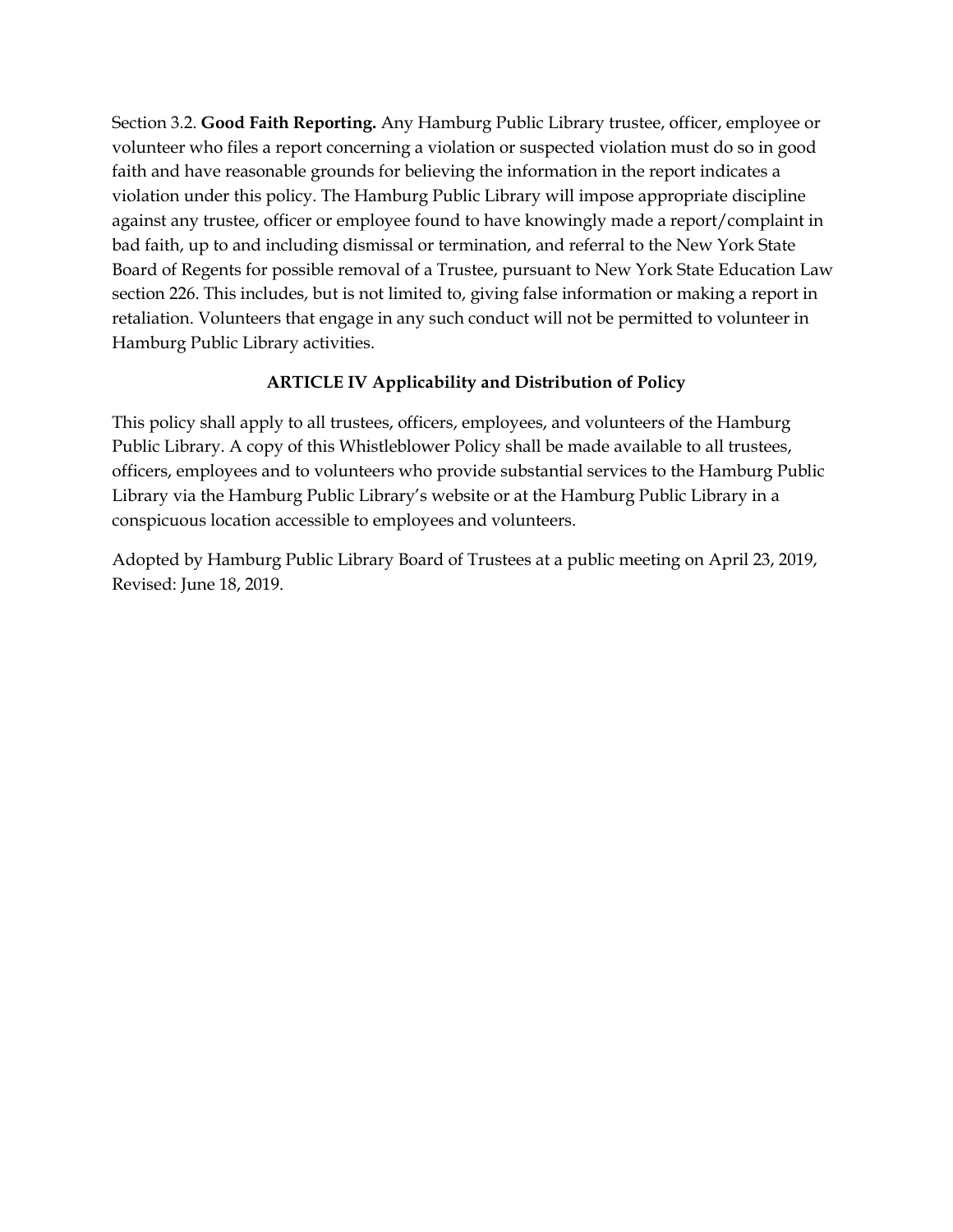

# **Hamburg Public Library**

## **Appendix A**

## **WHISTLEBLOWER REPORTING FORM**

Date of Report: \_\_\_\_\_\_\_\_\_\_\_\_\_\_\_\_\_\_\_\_\_\_\_\_

| REPORTER'S CONTACT INFORMATION: Not required if being submitted anonymously. |                |  |
|------------------------------------------------------------------------------|----------------|--|
| Name                                                                         | Position/Title |  |
| Dept./Location                                                               | Work #         |  |
| Home Address                                                                 | Home/Cell#     |  |
| Best time to reach you                                                       | Email          |  |
| Preferable method of communication:                                          |                |  |

Person against whom the report of actual or suspected wrongful conduct is being made: *If more than one, please complete additional form(s).*

| Name                          | Position           |
|-------------------------------|--------------------|
| Dept/Location (if applicable) | Phone # (if known) |

| Witness(es) to actual or suspected wrongful conduct: Attach additional sheets if necessary. |                    |  |
|---------------------------------------------------------------------------------------------|--------------------|--|
| <b>Name</b>                                                                                 | Position           |  |
| Dept/Location (if applicable)                                                               | Phone # (if known) |  |
| Name                                                                                        | Position           |  |
| Dept/Location (if applicable)                                                               | Phone # (if known) |  |